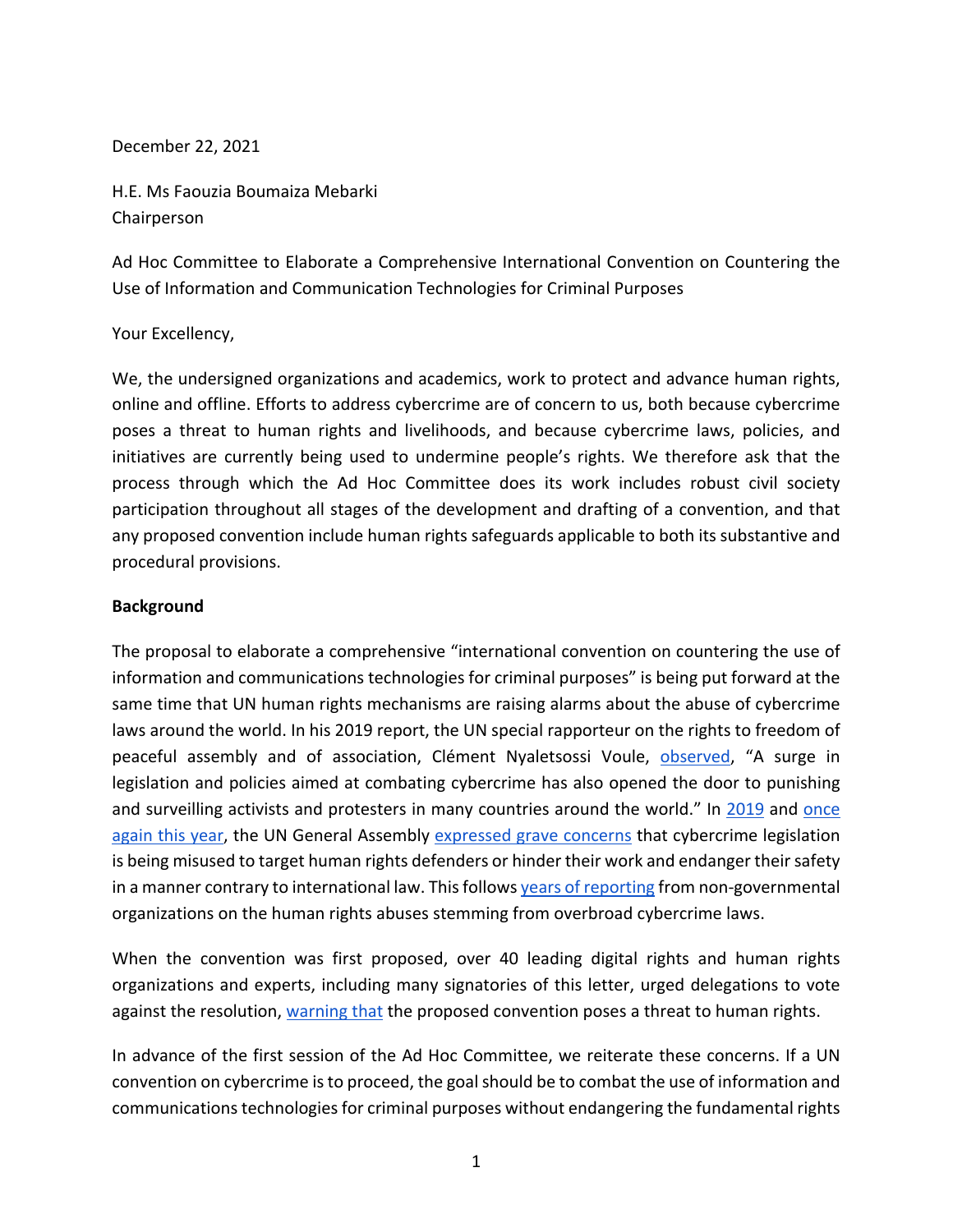of those it seeks to protect, so people can freely enjoy and exercise their rights, online and offline. Any proposed convention should incorporate clear and robust human rights safeguards. A convention without such safeguards or that dilutes States' human rights obligations would place individuals at risk and make our digital presence even more insecure, each threatening fundamental human rights.

As the Ad Hoc Committee commences its work drafting the convention in the coming months, it is vitally important to apply a human rights-based approach to ensure that the proposed text is not used as a tool to stifle freedom of expression, infringe on privacy and data protection, or endanger individuals and communities at risk.

The important work of combating cybercrime should be consistent with States' human rights obligations set forth in the Universal Declaration of Human Rights (UDHR), the International Covenant on Civil and Political Rights (ICCPR), and other international human rights instruments and standards. In other words, efforts to combat cybercrime should also protect, not undermine, human rights. We remind States that the same rights that individuals have offline should also be protected online.

## **Scope of Substantive Criminal Provisions**

There is no consensus on how to tackle cybercrime at the global level or a common understanding or definition of what constitutes cybercrime. From a human rights perspective, it is essential to keep the scope of any convention on cybercrime narrow. Just because a crime might involve technology does not mean it needs to be included in the proposed convention. For example, expansive cybercrime laws often simply add penalties due to the use of a computer or device in the commission of an existing offense. The laws are especially problematic when they include content-related crimes. Vaguely worded cybercrime laws purporting to combat misinformation and online support for or glorification of terrorism and extremism, can be misused to imprison bloggers or block entire platforms in a given country. As such, they fail to comply with international freedom of expression standards. Such laws put journalists, activists, researchers, LGBTQ communities, and dissenters in danger, and can have a chilling effect on society more broadly.

Even laws that focus more narrowly on cyber-enabled crimes are used to undermine rights. Laws criminalizing unauthorized access to computer networks or systems have been used to target digital security researchers, whistleblowers, activists, and journalists. Too often, security researchers, who help keep everyone safe, are caught up in vague cybercrime laws and face criminal charges for identifying flaws in security systems. Some States have also interpreted unauthorized access laws so broadly as to effectively criminalize any and all whistleblowing; under these interpretations, any disclosure of information in violation of a corporate or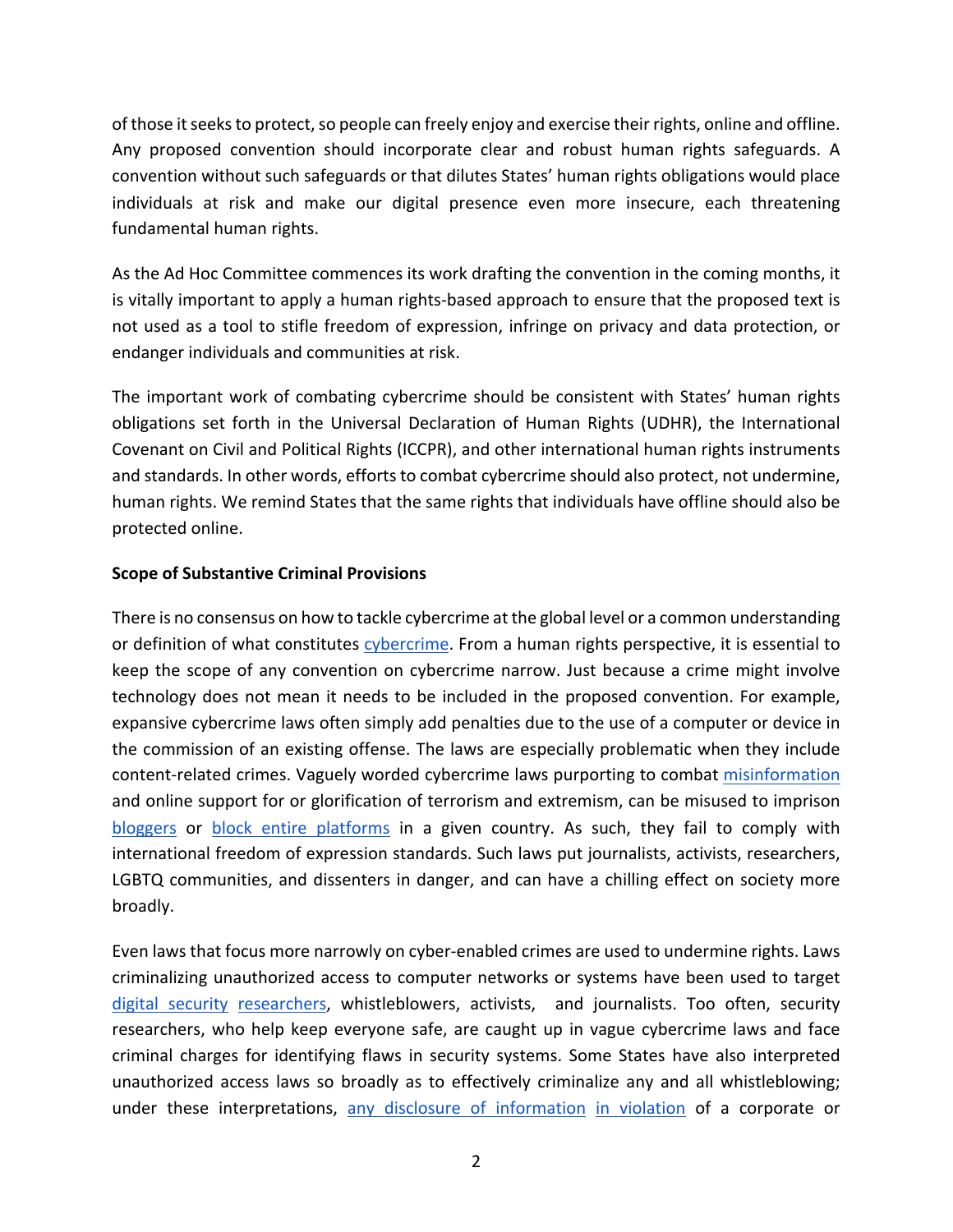government policy could be treated as "cybercrime." Any potential convention should explicitly include a malicious intent standard, should not transform corporate or government computer use policies into criminal liability, should provide a clearly articulated and expansive public interest defense, and include clear provisions that allow security researchers to do their work without fear of prosecution.

### **Human Rights and Procedural Safeguards**

Our private and personal information, once locked in a desk drawer, now resides on our digital devices and in the cloud. Police around the world are using an increasingly intrusive set of investigative tools to access digital evidence. Frequently, their investigations cross borders without proper safeguards and bypass the protections in mutual legal assistance treaties. In many contexts, no judicial oversight is involved, and the role of independent data protection regulators is undermined. National laws, including cybercrime legislation, are often inadequate to protect against disproportionate or unnecessary surveillance.

Any potential convention should detail robust procedural and human rights safeguards that govern criminal investigations pursued under such a convention. It should ensure that any interference with the right to privacy complies with the principles of legality, necessity, and proportionality, including by requiring independent judicial authorization of surveillance measures. It should also not forbid States from adopting additional safeguards that limit law enforcement uses of personal data, as such a prohibition would undermine privacy and data protection. Any potential convention should also reaffirm the need for States to adopt and enforce "strong, robust and comprehensive privacy legislation, including on data privacy, that complies with international human rights law in terms of safeguards, oversight and remedies to effectively protect the right to privacy."

There is a real risk that, in an attempt to entice all States to sign a proposed UN cybercrime convention, bad human rights practices will be accommodated, resulting in a race to the bottom. Therefore, it is essential that any potential convention explicitly reinforces procedural safeguards to protect human rights and resists shortcuts around mutual assistance agreements.

### **Meaningful Participation**

Going forward, we ask the Ad Hoc Committee to actively include civil society organizations in consultations—including those dealing with digital security and groups assisting vulnerable communities and individuals—which did not happen when this process began in 2019 or in the time since.

Accordingly, we request that the Committee: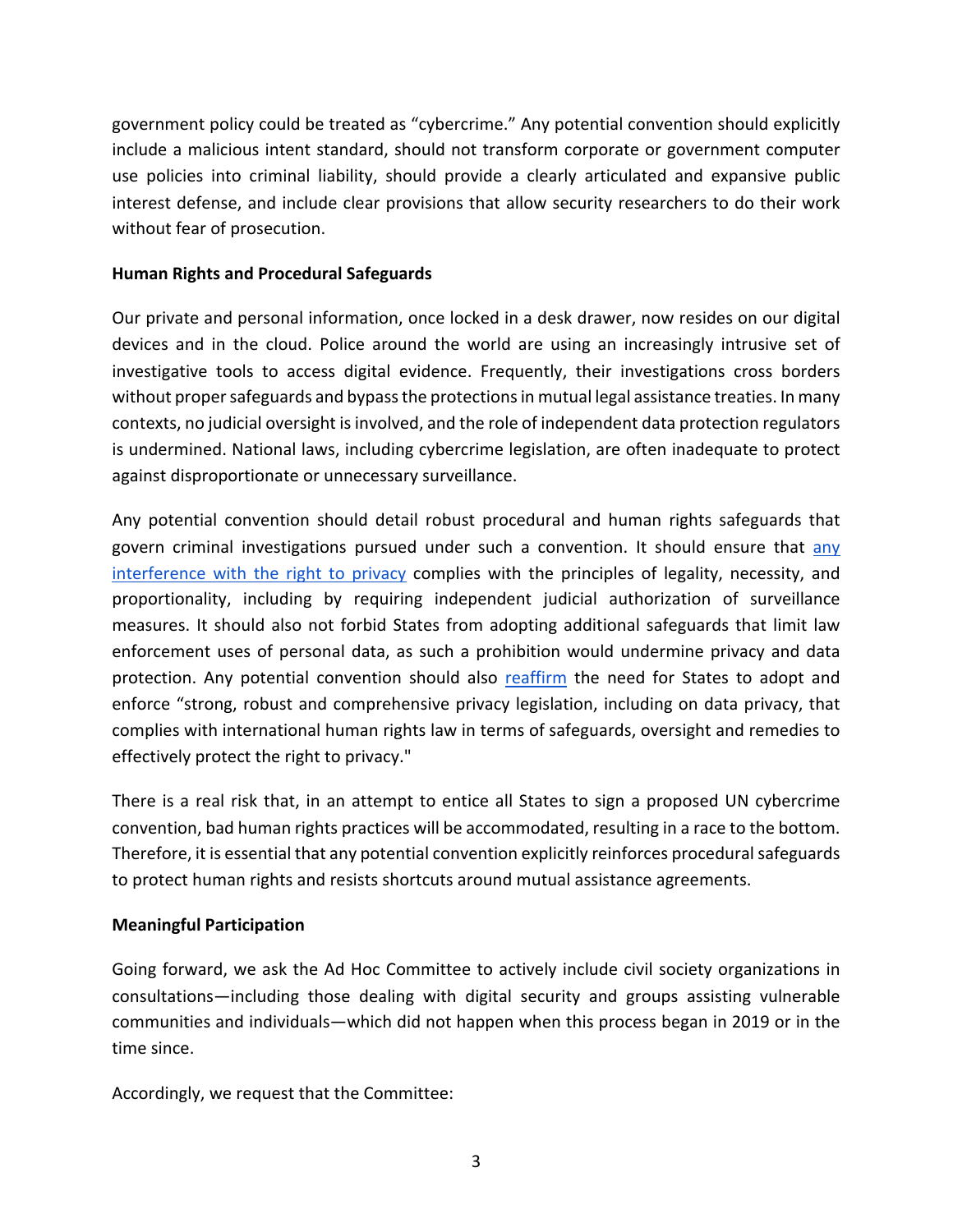● Accredit interested technological and academic experts and nongovernmental groups, including those with relevant expertise in human rights but that do not have consultative status with the Economic and Social Council of the UN, in a timely and transparent manner, and allow participating groups to register multiple representatives to accommodate the remote participation across different time zones.

● Ensure that modalities for participation recognize the diversity of non-governmental stakeholders, giving each stakeholder group adequate speaking time, since civil society, the private sector, and academia can have divergent views and interests.

● Ensure effective participation by accredited participants, including the opportunity to receive timely access to documents, provide interpretation services, speak at the Committee's sessions (in-person and remotely), and submit written opinions and recommendations.

● Maintain an up-to-date, dedicated webpage with relevant information, such as practical information (details on accreditation, time/location, and remote participation), organizational documents (i.e., agendas, discussions documents, etc.), statements and other interventions by States and other stakeholders, background documents, working documents and draft outputs, and meeting reports.

Countering cybercrime should not come at the expense of the fundamental rights and dignity of those whose lives this proposed Convention will touch. States should ensure that any proposed cybercrime convention is in line with their human rights obligations, and they should oppose any proposed convention that is inconsistent with those obligations.

We would be highly appreciative if you could kindly circulate the present letter to the Ad Hoc Committee Members and publish it on the website of the Ad Hoc Committee.

Signatories,\*

- 1. Access Now International
- 2. Alternative ASEAN Network on Burma (ALTSEAN) Burma
- 3. Alternatives Canada
- 4. Alternative Informatics Association Turkey
- 5. AqualtuneLab Brazil
- 6. ArmSec Foundation Armenia
- 7. ARTICLE 19 International
- 8. Asociación por los Derechos Civiles (ADC) Argentina
- 9. Asociación Trinidad / Radio Viva Trinidad
- 10. Asociatia Pentru Tehnologie si Internet (ApTI) Romania
- 11. Association for Progressive Communications (APC) International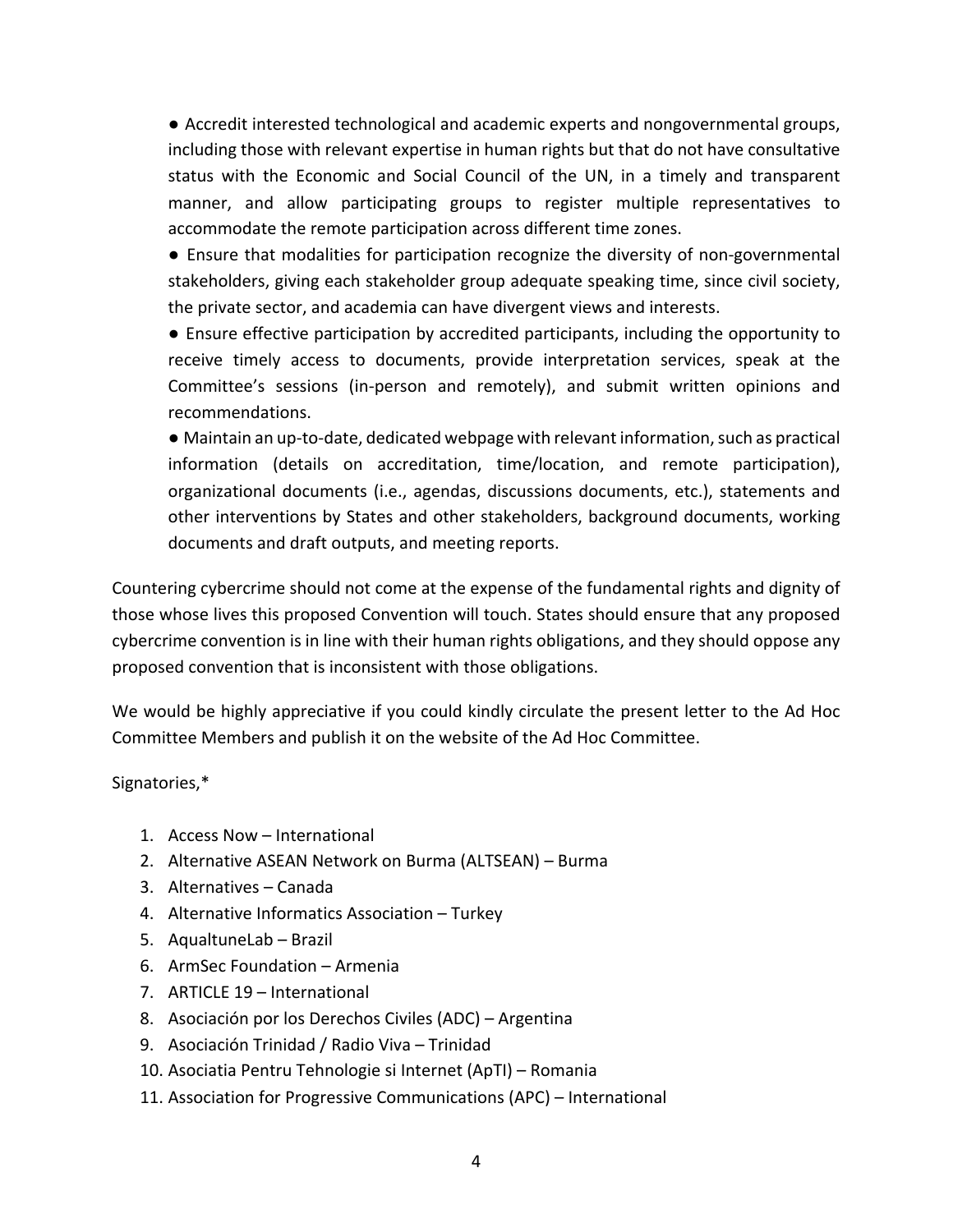- 12.Associação Mundial de Rádios Comunitárias (Amarc Brasil) Brazil
- 13. ASEAN Parliamentarians for Human Rights (APHR) Southeast Asia
- 14. Bangladesh NGOs Network for Radio and Communication (BNNRC) Bangladesh
- 15. BlueLink Information Network Bulgaria
- 16. Brazilian Institute of Public Law Brazil
- 17. Cambodian Center for Human Rights (CCHR) Cambodia
- 18. Cambodian Institute for Democracy Cambodia
- 19. Cambodia Journalists Alliance Association Cambodia
- 20. Casa de Cultura Digital de Porto Alegre Brazil
- 21. Centre for Democracy and Rule of Law Ukraine
- 22. Centre for Free Expression Canada
- 23.Centre for Multilateral Affairs Uganda
- 24. Center for Democracy & Technology United States
- 25. Center for Justice and International Law (CEJIL) International
- 26.Centro de Estudios en Libertad de Expresión y Acceso (CELE) Argentina
- 27. Civil Society Europe
- 28. Coalition Direitos na Rede Brazil
- 29. Código Sur Costa Rica
- 30. Collaboration on International ICT Policy for East and Southern Africa (CIPESA) Africa
- 31. CyberHUB-AM Armenia
- 32. Data Privacy Brazil Research Association Brazil
- 33. Dataskydd Sweden
- 34. Derechos Digitales Latin America
- 35. Defending Rights & Dissent United States
- 36. Digital Citizens Romania
- 37. DigitalReach Southeast Asia
- 38. Digital Rights Watch Australia
- 39. Digital Security Lab Ukraine
- 40. Državljan D / Citizen D Slovenia
- 41. Electronic Frontier Foundation (EFF) International
- 42. Electronic Privacy Information Center (EPIC) United States
- 43. Elektronisk Forpost Norge Norway
- 44. Epicenter.works for digital rights Austria
- 45. European Center For Not-For-Profit Law (ECNL) Stichting Europe
- 46. European Civic Forum Europe
- 47. European Digital Rights (EDRi) Europe
- 48. eQuality Project Canada
- 49. Fantsuam Foundation Nigeria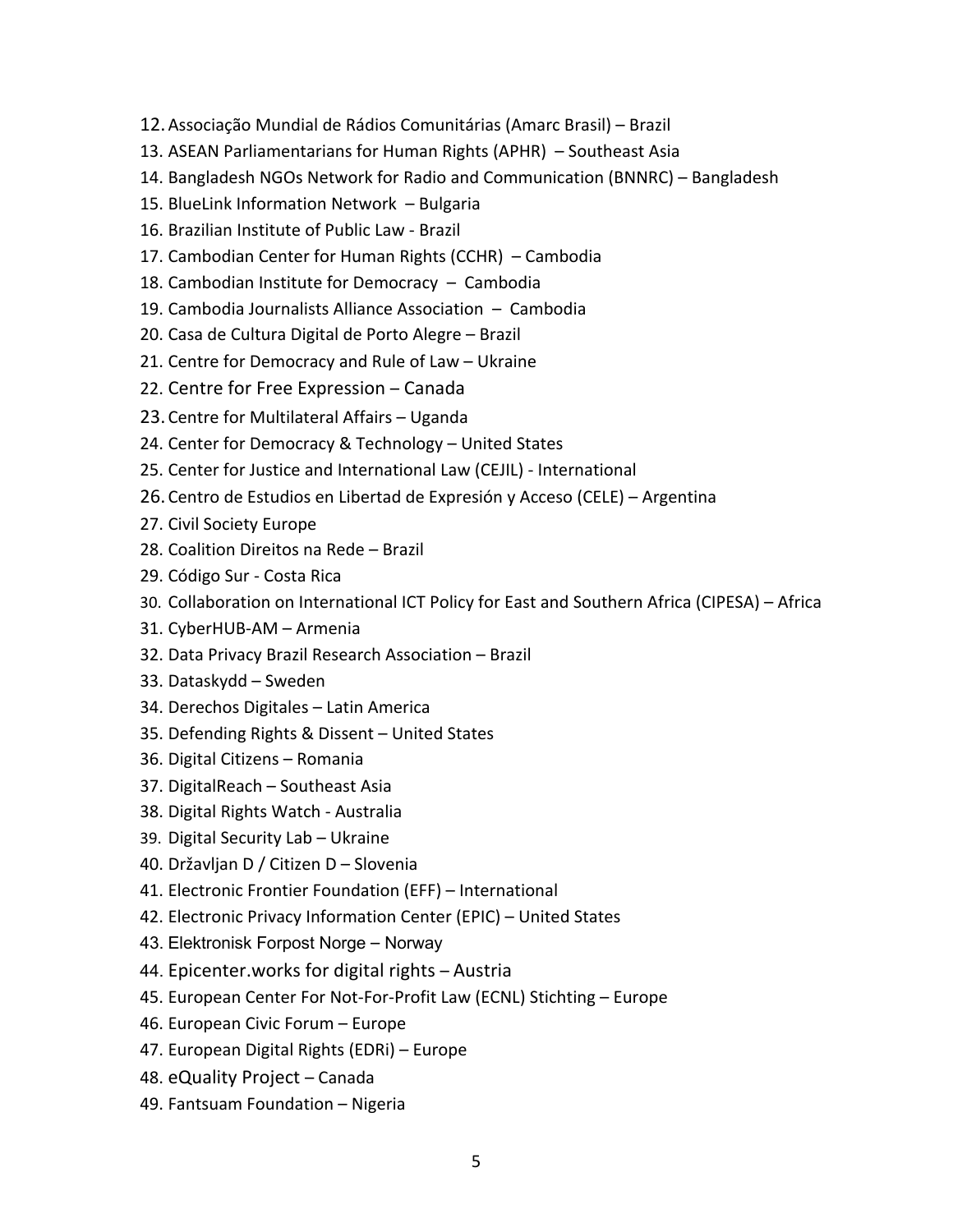- 50. Free Speech Coalition United States
- 51. Foundation for Media Alternatives (FMA) Philippines
- 52. Fundación Acceso Central America
- 53. Fundación Ciudadanía y Desarrollo de Ecuador
- 54. Fundación CONSTRUIR Bolivia
- 55. Fundación EsLaRed de Venezuela
- 56. Fundación Karisma Colombia
- 57. Fundación OpenlabEC Ecuador
- 58. Fundamedios Ecuador
- 59. Garoa Hacker Clube Brazil
- 60. Global Partners Digital United Kingdom
- 61. GreenNet United Kingdom
- 62. GreatFire China
- 63. Hiperderecho Peru
- 64. Homo Digitalis Greece
- 65. Human Rights in China China
- 66. Human Rights Defenders Network Sierra Leone
- 67. Human Rights Watch International
- 68. Igarapé Institute -- Brazil
- 69. IFEX International
- 70. Institute for Policy Research and Advocacy (ELSAM) Indonesia
- 71. The Influencer Platform Ukraine
- 72. INSM Network for Digital Rights Iraq
- 73. Internews Ukraine
- 74. InternetNZ New Zealand
- 75. Instituto Beta: Internet & Democracia (IBIDEM) Brazil
- 76. Instituto Brasileiro de Defesa do Consumidor (IDEC) Brazil
- 77. Instituto Educadigital Brazil
- 78. Instituto Nupef Brazil
- 79. Instituto de Pesquisa em Direito e Tecnologia do Recife (IP.rec) Brazil
- 80. Instituto de Referência em Internet e Sociedade (IRIS) Brazil
- 81. Instituto Panameño de Derecho y Nuevas Tecnologías (IPANDETEC) Panama
- 82. Instituto para la Sociedad de la Información y la Cuarta Revolución Industrial Peru
- 83. International Commission of Jurists International
- 84. The International Federation for Human Rights (FIDH)
- 85. IT-Pol Denmark
- 86. JCA-NET Japan
- 87. KICTANet Kenya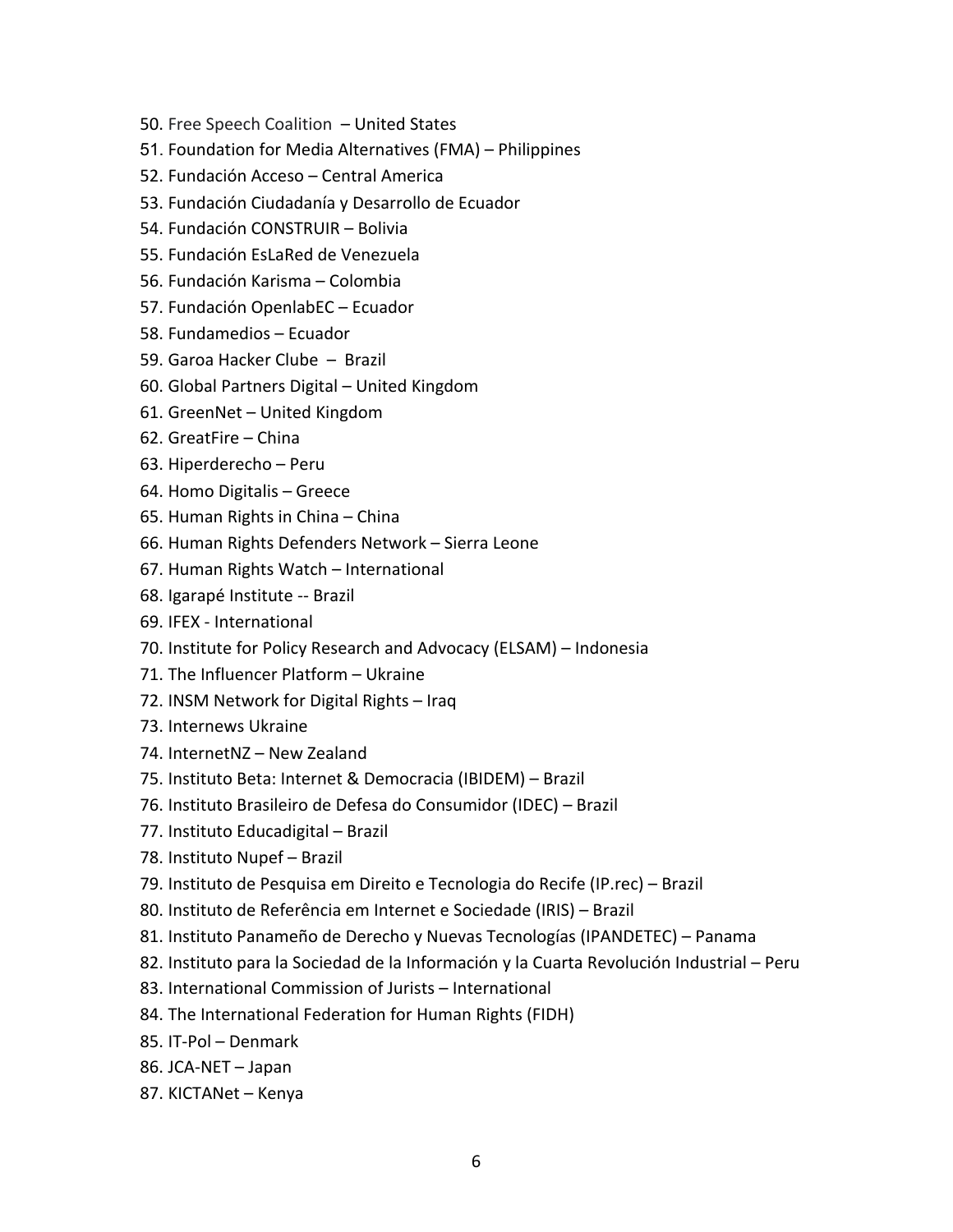- 88. Korean Progressive Network Jinbonet South Korea
- 89. Laboratorio de Datos y Sociedad (Datysoc) Uruguay
- 90. Laboratório de Políticas Públicas e Internet (LAPIN) Brazil
- 91. Latin American Network of Surveillance, Technology and Society Studies (LAVITS)
- 92. Lawyers Hub Africa
- 93. Legal Initiatives for Vietnam
- 94. Ligue des droits de l'Homme (LDH) France
- 95. Masaar Technology and Law Community Egypt
- 96. Manushya Foundation Thailand
- 97. MINBYUN Lawyers for a Democratic Society Korea
- 98. Open Culture Foundation Taiwan
- 99. Open Media Canada
- 100. Open Net Association Korea
- 101. OpenNet Africa Uganda
- 102. Panoptykon Foundation Poland
- 103. Paradigm Initiative Nigeria
- 104. Privacy International International
- 105. Radio Viva Paraguay
- 106. Red en Defensa de los Derechos Digitales (R3D) Mexico
- 107. Regional Center for Rights and Liberties Egypt
- 108. Research ICT Africa
- 109. Samuelson-Glushko Canadian Internet Policy & Public Interest Clinic (CIPPIC) –

Canada

- 110. Share Foundation Serbia
- 111. Social Media Exchange (SMEX) Lebanon, Arab Region
- 112. SocialTIC Mexico
- 113. Southeast Asia Freedom of Expression Network (SAFEnet) Southeast Asia
- 114. Supporters for the Health and Rights of Workers in the Semiconductor Industry (SHARPS) – South Korea
- 115. Surveillance Technology Oversight Project (STOP) United States
- 116. Tecnología, Investigación y Comunidad (TEDIC) Paraguay
- 117. Thai Netizen Network Thailand
- 118. Unwanted Witness Uganda
- 119. Vrijschrift Netherlands
- 120. West African Human Rights Defenders Network Togo
- 121. World Movement for Democracy International
- 122. 7amleh The Arab Center for the Advancement of Social Media Arab Region